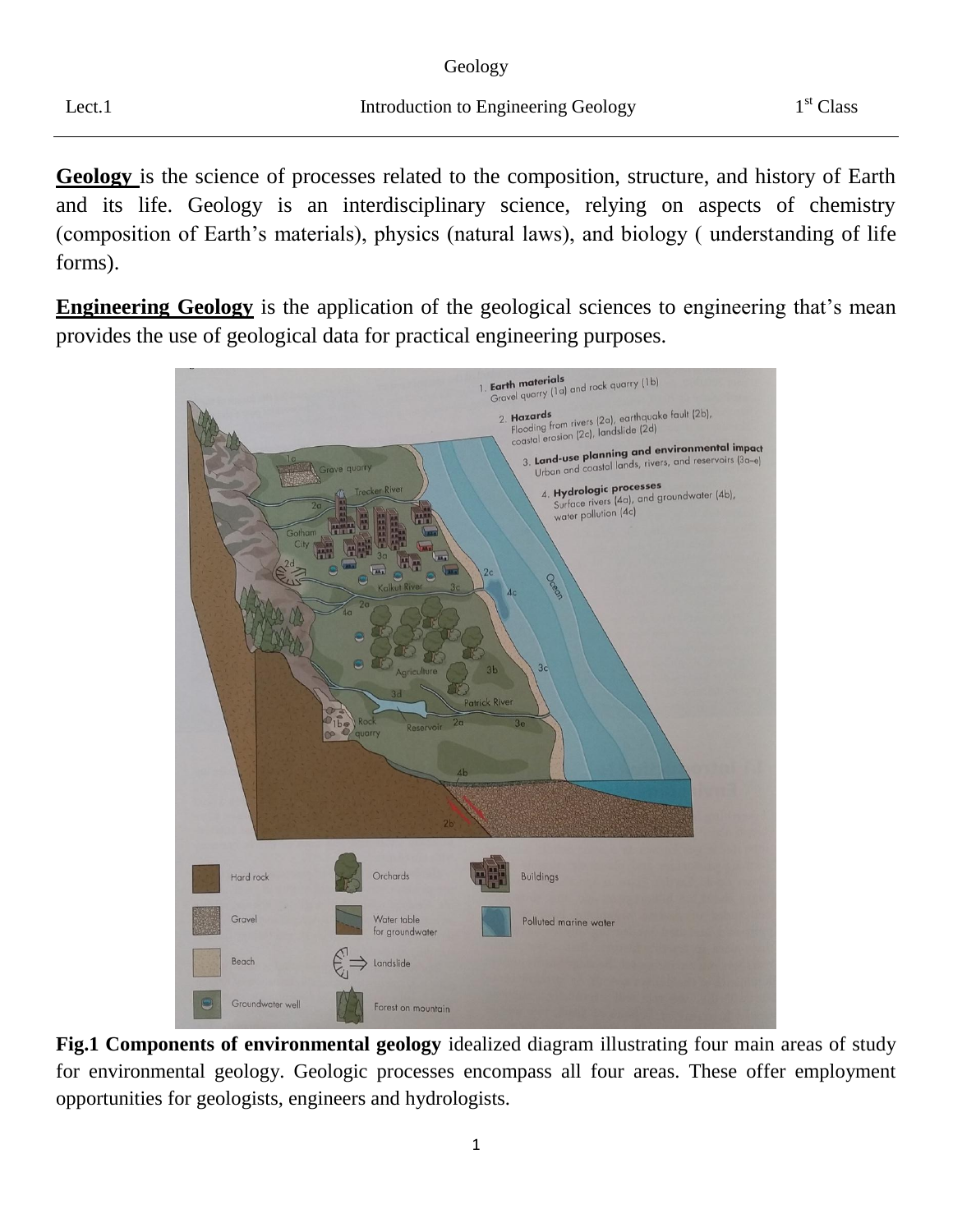# **The relationship between Geological Engineering and other engineering sciences**

- Civil Engineering (safe and economical construction of buildings)

- Mining Engineering (safety and economic factors in mining deposition operating and development)

- Petroleum Engineering (Economic design for extracting petroleum and obtaining petroleum

products)

- Geophysical Engineering (earth physical proper sties and its engineering applications)
- Architecture (project designing)
- City and Regional Planners

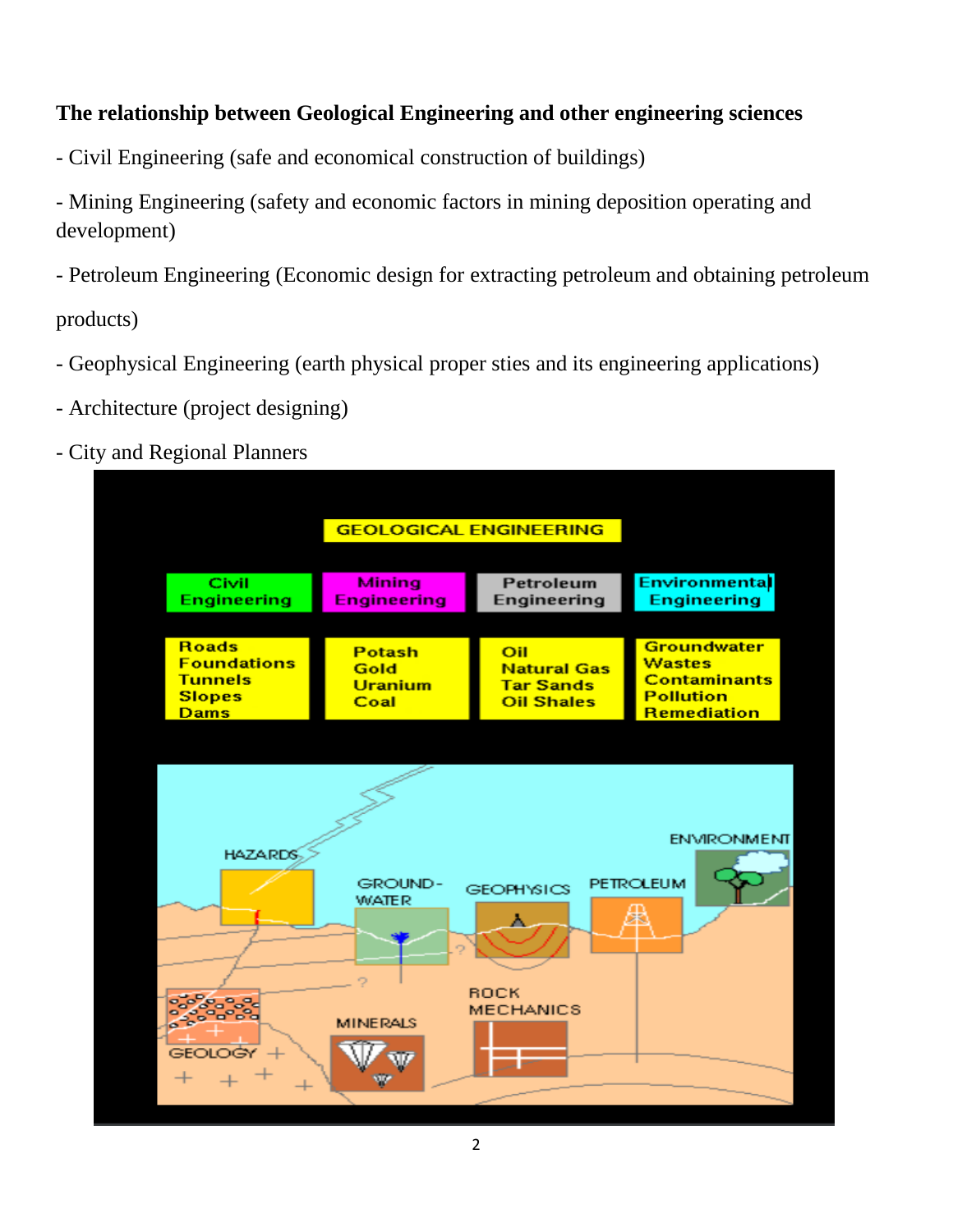**Environmental geology** is applied geology. Specifically, it is the use of geologic information to help us solve conflicts in land use, to minimize environmental degradation, and to maximize the beneficial results of using our natural and modified environments. The application of geology to these problems includes the study of the following (Fig.1):

- 1- Earth materials, such as minerals, rocks, and soils to determine how they form, their potential use as resources or waste disposal sites, and their effects on human health
- 2- Natural hazards, such as floods, landslides, earthquakes, and volcanic activity, in order to minimize loss of life and property.
- 3- Land for site selection, land use planning, and environmental impact analysis.
- 4- Hydrologic processes of ground water and surface water resources and water pollution problems.
- 5- Geologic processes, such as deposition of sediment on the ocean floor, the formation of mountains, and the movement of water on and below the surface of Earth, to evaluate local, regional, and global change.

## **Fundamental Concepts of Environmental Geology**

There are main five concepts for studying the environmental geology:

1- Human population growth, 2- Sustainability, 3- Earth as a system, 4- Hazardous earth process and 5- Scientific knowledge and values.

# **1-Human Population Growth**

The number one environmental problem is the ever-growing human population. For most of human history, our numbers were small, as was our impact on Earth. With the advent of agriculture, sanitation, modern medicine and especially, inexpensive energy sources, such as oil, we have proliferated to the point where our numbers are a problem. The total environmental impact from people is estimated by the impact per person multiplied by the total number people. Therefore, as population increases, more resources are needed and given our present technology, greater environmental disruption results.

# **Factors in population change**

Rates of birth, death, and migration determine whether a population grows, shrinks, or remains stable. Birth and immigration add individuals. Death and emigration remove individuals. Technological advances cause decreased deaths. The increased gap between birth and death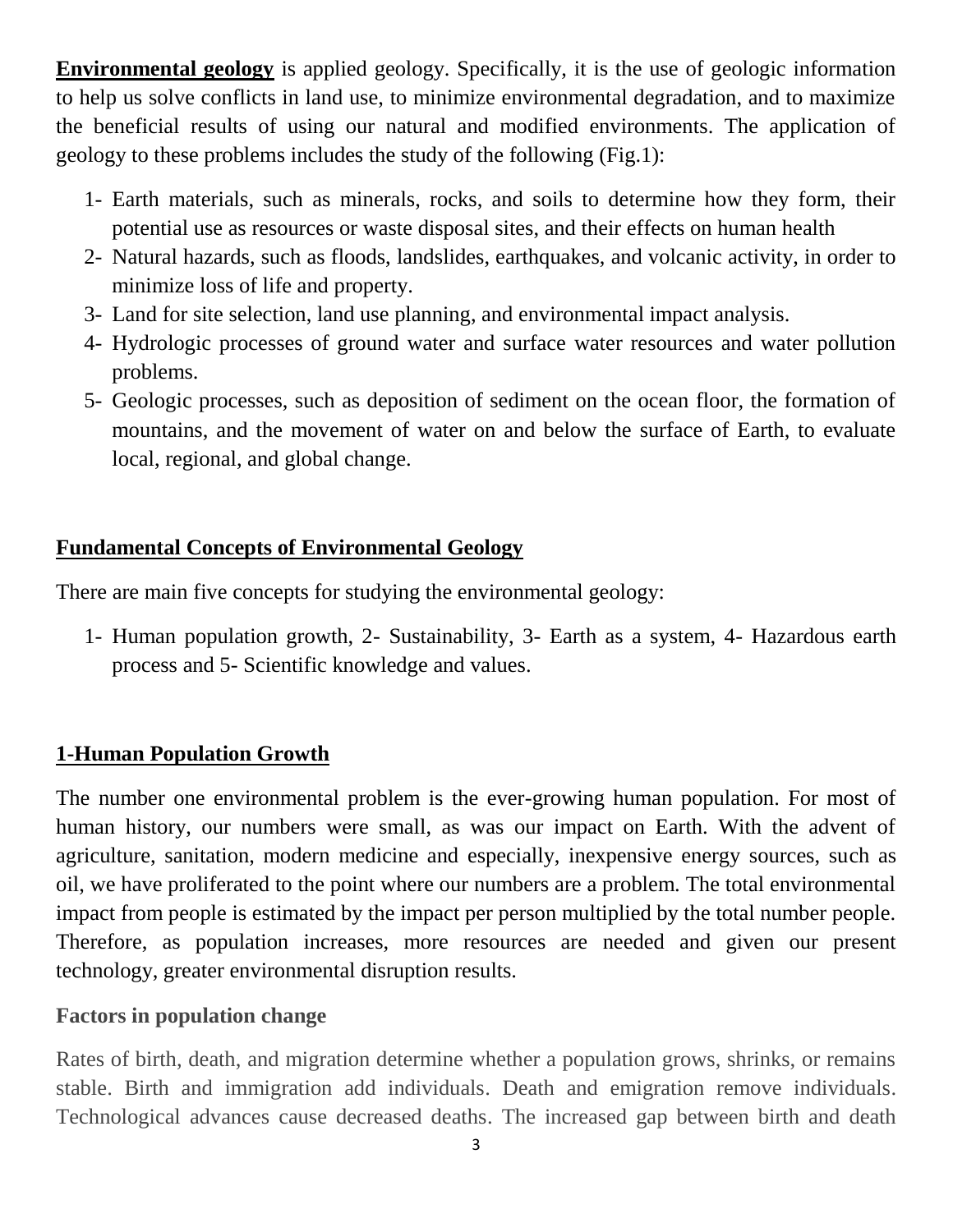rates resulted in population expansion. Natural rate of population change: change due to birth and death rates alone, excluding migration

#### **The IPAT Equation**

Impact = Population  $\times \frac{\text{Goods \& \text{ Services}}}{\text{Person}} \times \frac{\text{Import}}{\text{Goods \& \text{ Services}}}$ 

# $I = P \times A \times T$

One of the earliest attempts to describe the role of multiple factors in determining environmental degradation was the IPAT equation. It describes the multiplicative contribution of population (P), affluence (A) and technology (T) to environmental impact (I). Environmental impact (I) may be expressed in terms of resource depletion or waste accumulation; population (P) refers to the size of the human population; affluence (A) refers to the level of consumption by that population; and technology (T) refers to the processes used to obtain resources and transform them into useful goods and wastes. The formula was originally used to emphasize the contribution of a growing global population on the environment, at a time when world population was roughly half of what it is now. It continues to be used with reference to population policy. For example:

### 1. Gasoline Used in Automobiles

What are the factors that influence the amount of gasoline we burn in automobiles? gasoline = number of cars  $\times$  miles driven  $\times$  gasoline

| $\sim$ |            | car                       | mile          |
|--------|------------|---------------------------|---------------|
|        |            |                           |               |
| Impact | population | service provided          | technology    |
| 66 37  | 66 p.77    | car                       | <b>AGT-77</b> |
|        |            | <b>GEAR</b> <sub>22</sub> |               |

2. Energy used to make pig iron

Energy = number of factories  $\times \frac{pig \text{ iron}}{factors} \times \frac{energy}{pig \text{ iron}}$ 

```
Energy = pig iron produced \times \frac{\text{energy}}{\text{pi} \cdot \text{pi}}
```
Again the energy used per ton pig iron produced depends upon the technology used.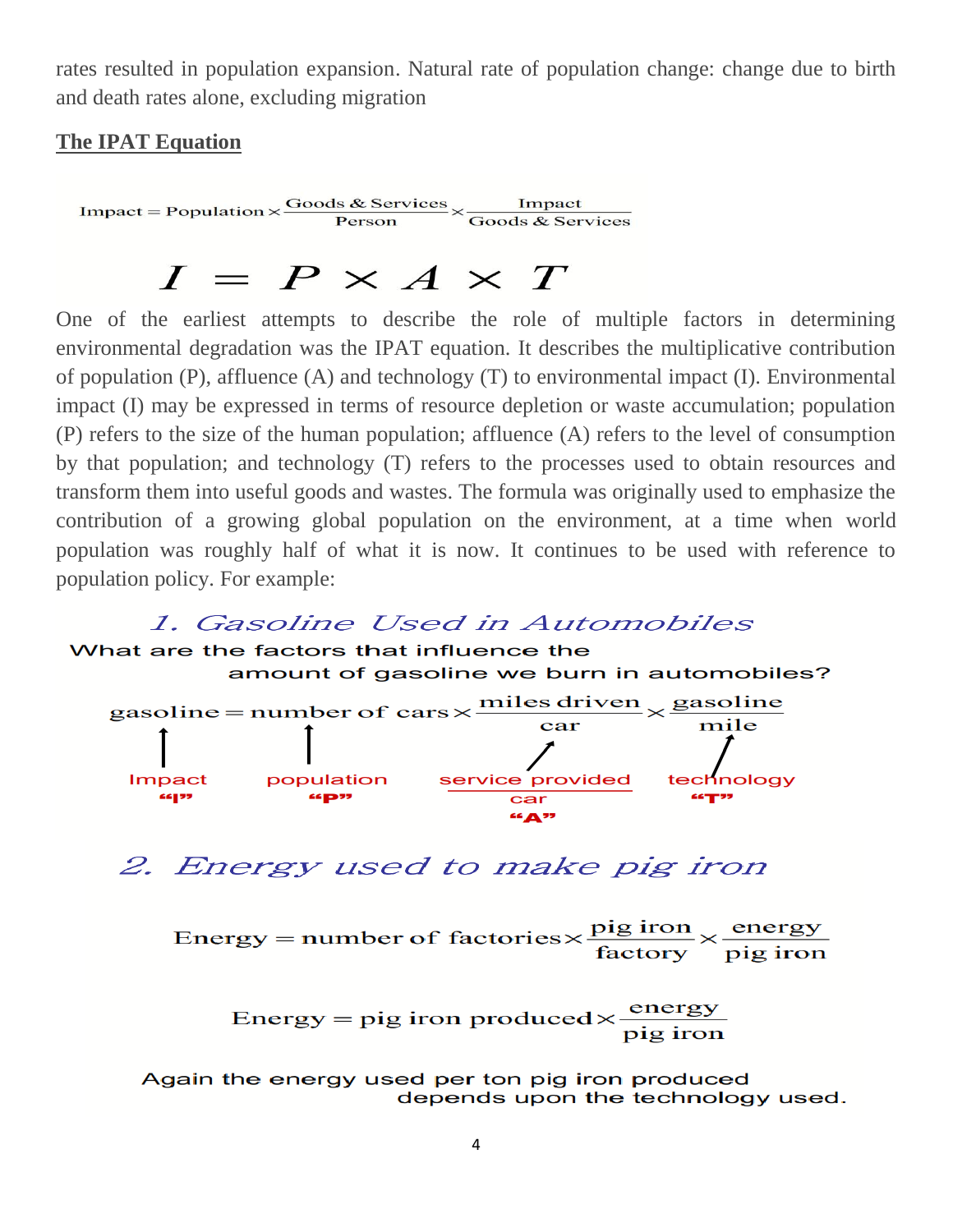# 3. Carbon emissions

Carbon = Population  $\times \frac{\text{GWP}}{\text{Pop}} \times \frac{\text{Energy}}{\text{GWP}} \times \frac{\text{Carbon}}{\text{Energy}}$  $\frac{\Delta \text{Carbon}}{\text{Corbon}} = +1\% \qquad +2\% \quad -1.25\% \quad -0.25\% \quad = +1.5\%$ Carbon

### **2-Sustainability**

Sustainability is development which ensures that future generations will have equal access to the resources that our planet offers. Sustainability also refers to types of development that are economically viable, do not harm the environment, and are socially just. Sustainability is a long-term concept, something that happens over decades or even hundreds of years.

Sustainability related to respect to use of resources is possible for renewable resources such as air and water. Sustainability development with respect to nonrenewable resources such as fossil fuels and minerals is possible by:

- Extending their availability through conservation and recycling
- Focusing on when a particular nonrenewable resource is depleted, focusing on how that mineral is used and developing substitutes for those uses.

# **Environmental Crisis?**

Demands made on diminishing resources by a growing human population and the everincreasing production of human waste have produced what is popularly referred to as **the environmental crisis**. This crisis in world is a result of overpopulation, urbanization, and industrialization, combined with too little ethical for our land and inadequate institutions to cope with environmental stress.

The rapid use of resources continuous to cause environmental problems on a global scale, including the following:

- 1- Deforestation and accompanying soil erosion and water and air pollution occur on many continents.
- 2- Mining of resources, such as metals, coal, and petroleum, whatever they occur produces a variety of environmental problems
- 3- Development of both groundwater and surface water resources results in loss of and damage to many environments on a global scale.

# **3- Earth as a System**

The earth system is itself an integrated system, but it can be subdivided into four main components, sub-systems or spheres: the geosphere, atmosphere, hydrosphere and biosphere. These components are also systems in their own right and they are tightly interconnected. The four main components of the earth system may be described briefly in the following way.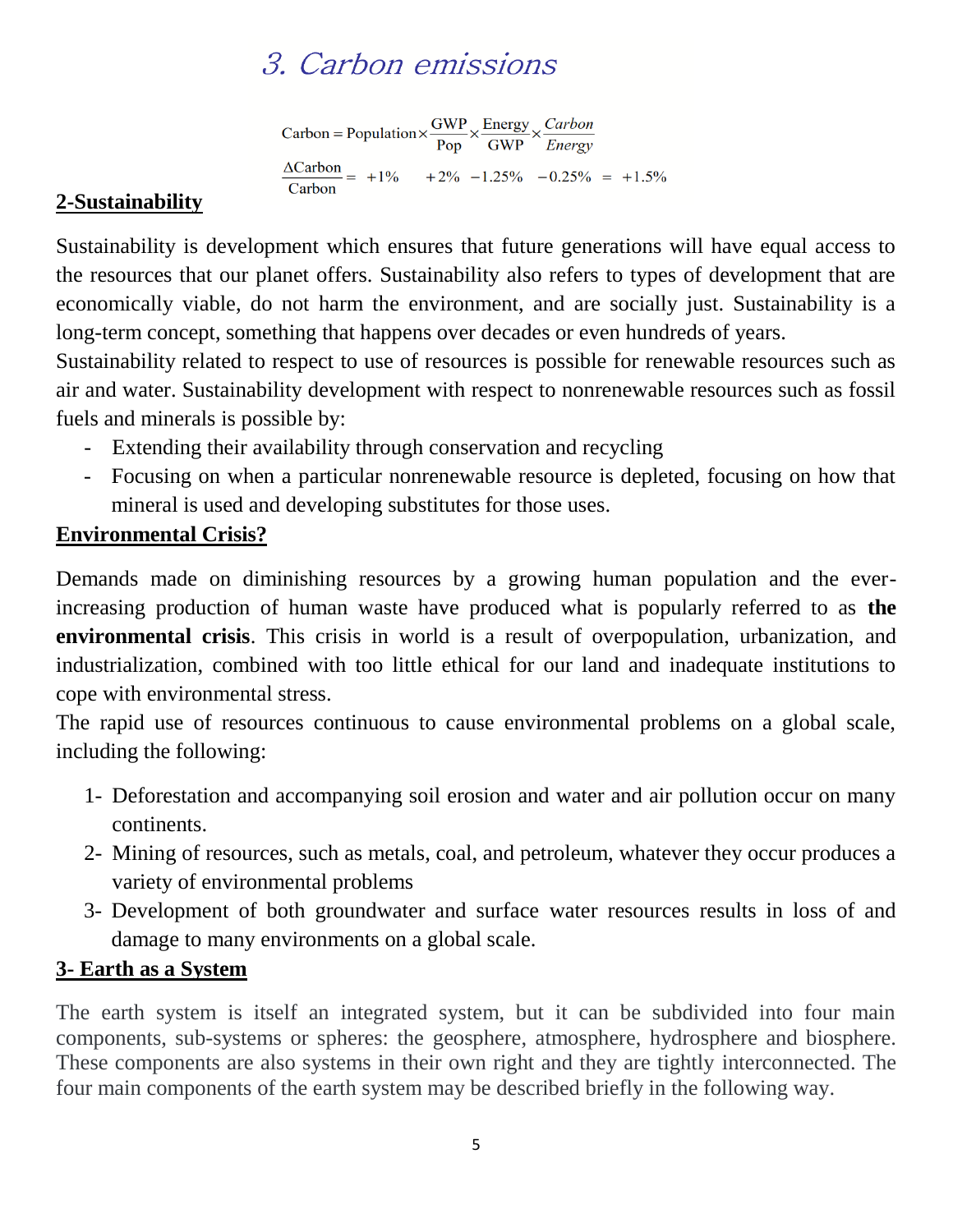**The geosphere** - this is the part of the planet composed of rock and minerals; it includes the solid crust, the molten mantle and the liquid and solid parts of the earth's core. In many places, the geosphere develops a layer of soil in which nutrients become available to living organisms, and which thus provides an important ecological habitat and the basis of many forms of life. The surface of the geosphere is subject to processes of erosion, weathering and transport, as well as to tectonic forces and volcanic activity, which result in the formation of landforms such as mountains, hills and plateaux.

**The atmosphere** - this is the gaseous layer surrounding the earth and held to its surface by gravity. The atmosphere receives energy from solar radiation which warms the earth's surface and is re-emitted and conducted to the atmosphere. The atmosphere also absorbs water from the earth's surface via the process of evaporation; it then acts to redistribute heat and moisture across the earth's surface. In addition, the atmosphere contains substances that are essential for life, including carbon, nitrogen, oxygen and hydrogen.

**The hydrosphere** - this consists of those parts of the earth system composed of water in its liquid, gaseous (vapour) and solid (ice) phases. The hydrosphere includes: the earth's oceans and seas; its ice sheets, sea ice and glaciers; its lakes, rivers and streams; its atmospheric moisture and ice crystals; and its areas of permafrost. The hydrosphere includes both saltwater and freshwater systems, and it also includes the moisture found in the soil (soil water) and within rocks (groundwater). Water is essential for the existence and maintenance of life on earth. In some classifications, the hydrosphere is sub-divided into the fluid water systems and the **cryosphere** (the ice systems).

**The biosphere** - this contains all living organisms and it is intimately related to the other three spheres: most living organisms require gases from the atmosphere, water from the hydrosphere and nutrients and minerals from the geosphere. Living organisms also require a medium for life, and are adapted to inhabit one or more of the other three spheres. However, much of the biosphere is contained within a shallow surface layer encompassing the lower part of the atmosphere, the surface of the geosphere and approximately the upper 100 metres of the ocean. Humans are part of the biosphere, although they are increasingly responsible for the creation of systems that may be largely artificial (such as cities).

#### **The Earth System and its Components**

The main components of the earth system are interconnected by **flows** (also known as **pathways** or **fluxes**) of energy and materials. The most important flows in the earth system are those concerned with the transfer of energy and the cycling of key materials in biogeochemical cycles.

### **Energy flows**

The earth is a vast, complex system powered by two sources of energy: an internal source (the decay of radioactive elements in the geosphere, which generates geothermal heat) and an external source (the solar radiation received from the Sun); the vast majority of the energy in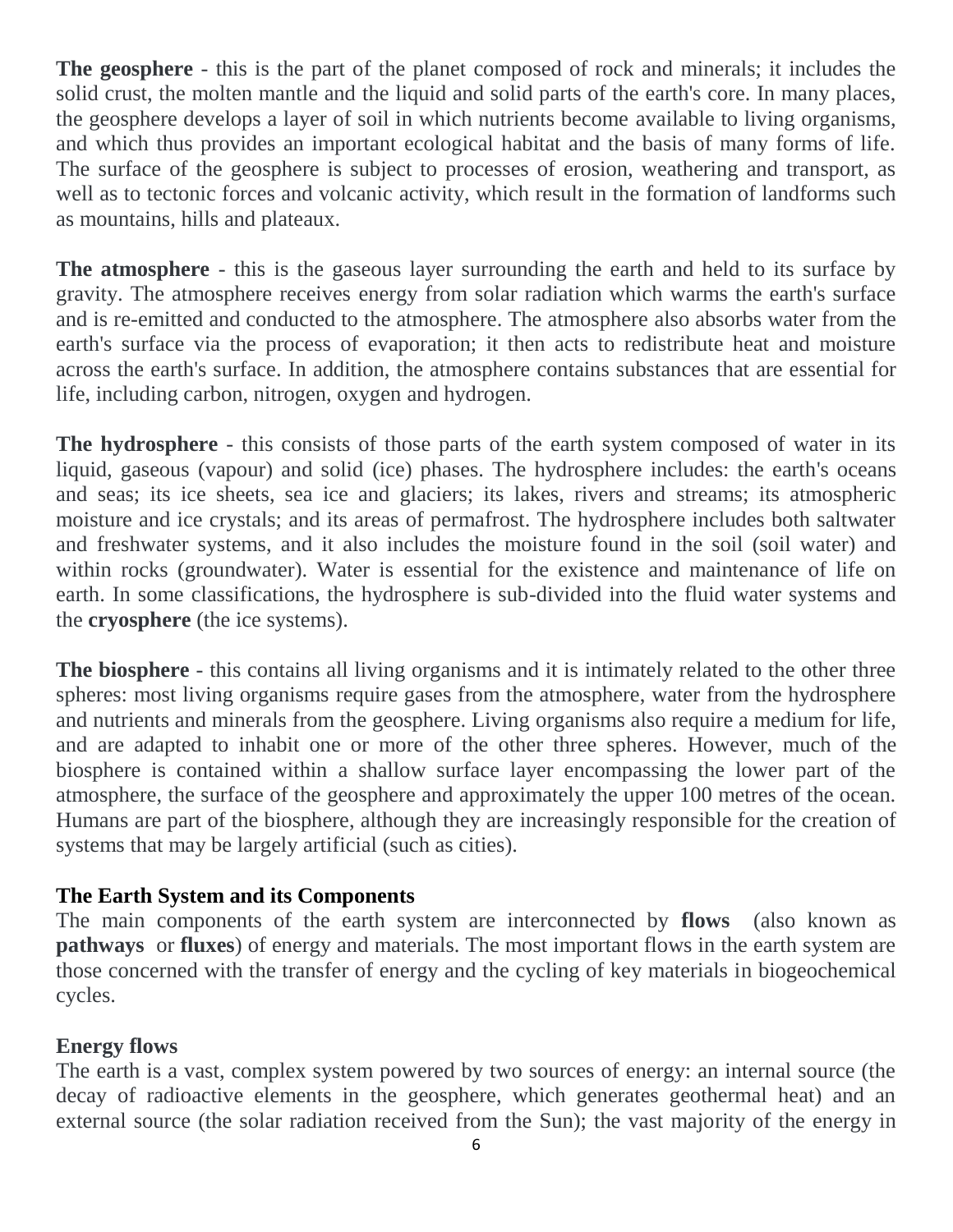the earth system comes from the Sun. Whilst some variations in these two sources occur, their energy supplies are relatively constant and they power all of the planet's environmental systems. Indeed, energy both drives and flows through environmental systems, and energy pathways may be highly complex and difficult to identify. For instance, energy may take the form of latent heat which is absorbed or released when substances change state (for example, between the liquid and gaseous phases). An example of energy flow and

transformation through an ecosystem is illustrated in Fig.2 Energy is transferred within and between environmental systems in three main ways:

**radiation** - this is the process by which energy is transmitted through space, typically in the form of electromagnetic waves

**convection** - this is the physical movement of fluids (such as water or air) that contain energy in the form of heat; convection does not occur in solids

**conduction** - this is the transfer of energy in the form of heat through the substance of a medium (from molecule to molecule)



**Fig.2** energy flows and transformations in terrestrial ecosystems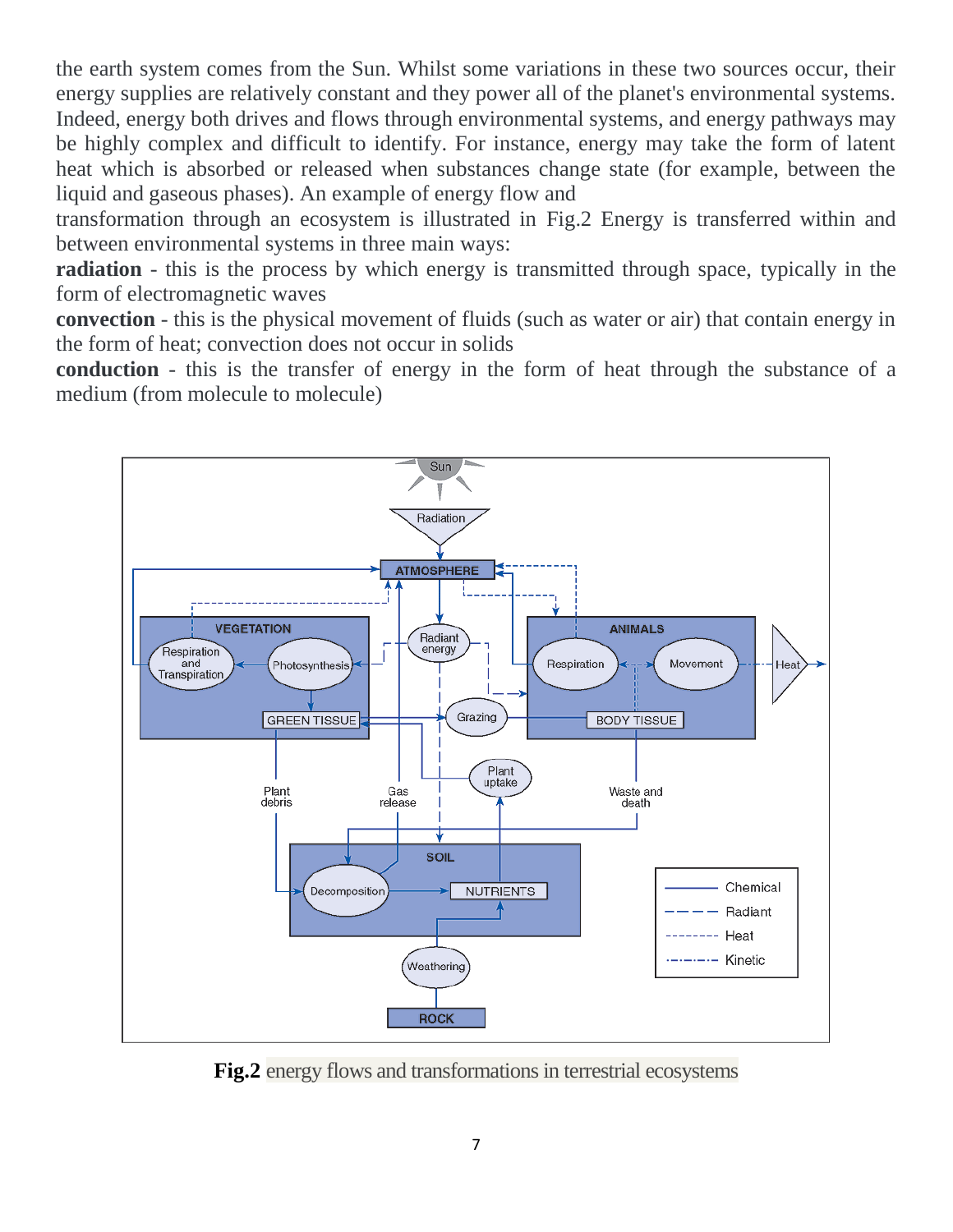**Another definition of system is** Any size group of interacting parts that form a complex whole, it can be open or closed systems. Fig.3

**(a)** A closed system is one that exchanges only energy with its surroundings.

**(b)** An open system can exchange matter as well. If a reservoir is an open system, its size will be affected by the relative amounts of flux in and flux out of the system. If transfers of energy and matter into and out of an open system are about the same, the system is said to be in a steady state



(IT) Peachon Eds

Fig.3 Reservoirs and Flux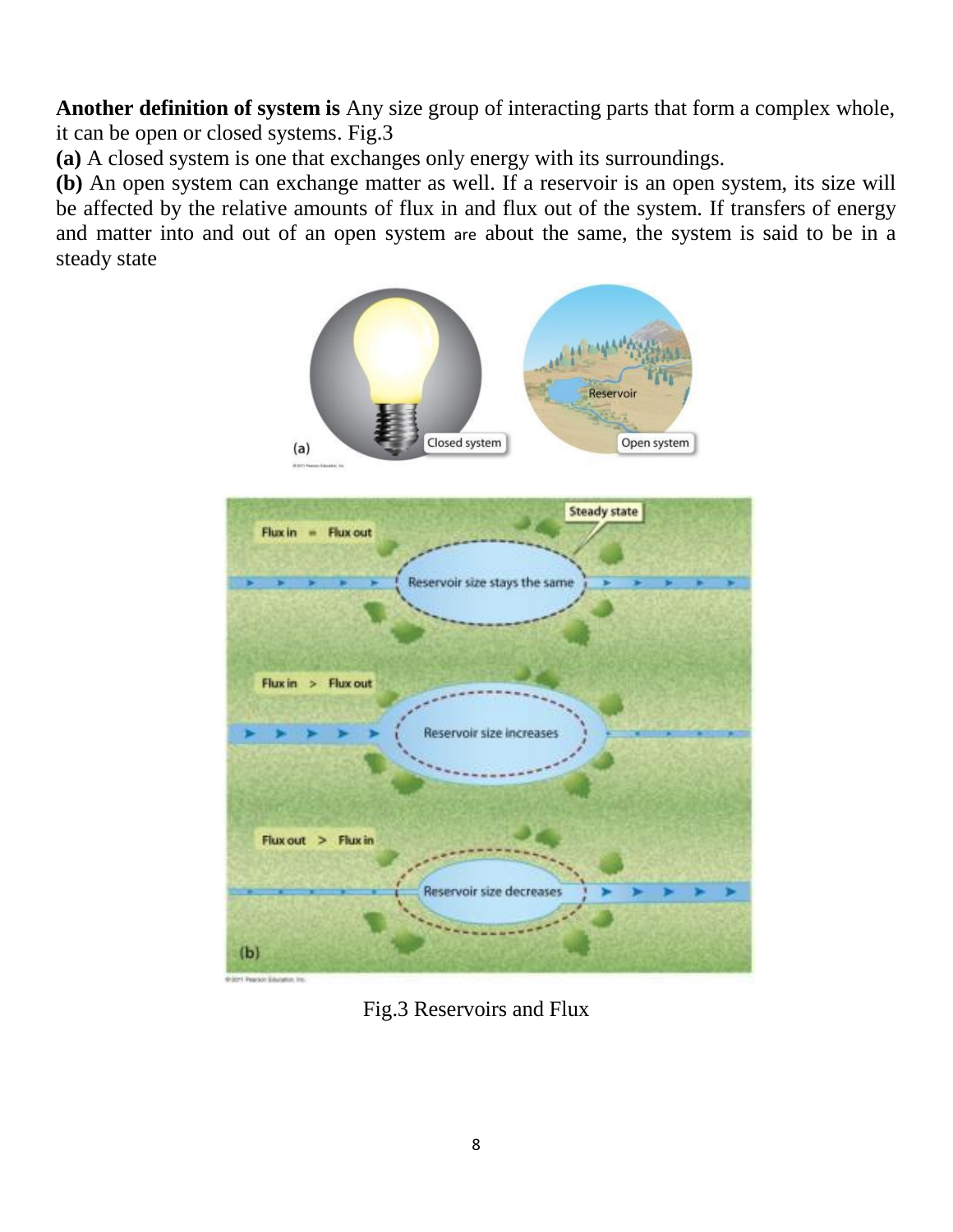### **4- Hazardous Earth Process**

There have always been earth processes that are hazardous to people. These natural hazards (such as storms, floods, earthquakes, landslides and volcanic eruptions) must be recognized and avoided when possible, and their threat to human life and property must be minimized.

Natural hazardous that produce disasters are becoming super disasters called Catastrophes. An emerging principle concerning natural hazardous is that, as a result of human activity (e.g. population increase and changing the land through agriculture, logging, mining, urbanization) what are formerly disasters are becoming catastrophes. For example:

- Human population increase has forced more people to live in hazardous areas, such as in floodplains, on steep slopes (where landslides are more likely), and near volcanoes.
- Land-use transformations, including urbanization and deforestation, increase runoff and flood hazard and may weaken slopes, making landslides more likely.
- Burning vast amounts of oil, gas and coal has increased the concentration of carbon dioxide in the atmosphere, contributing to warming the atmosphere and oceans. As a result, more energy is fed into hurricanes. The number of hurricanes has not increased, but the intensity and size of the storms have increased.

#### **5-Scientific Knowledge and Values**

The results of scientific inquiry to solve a particular environmental problem often provide a series of potential solutions consistent with the scientific finding. The chosen solution is a reflection of our value system. Fig.4 Science the steps in the scientific method